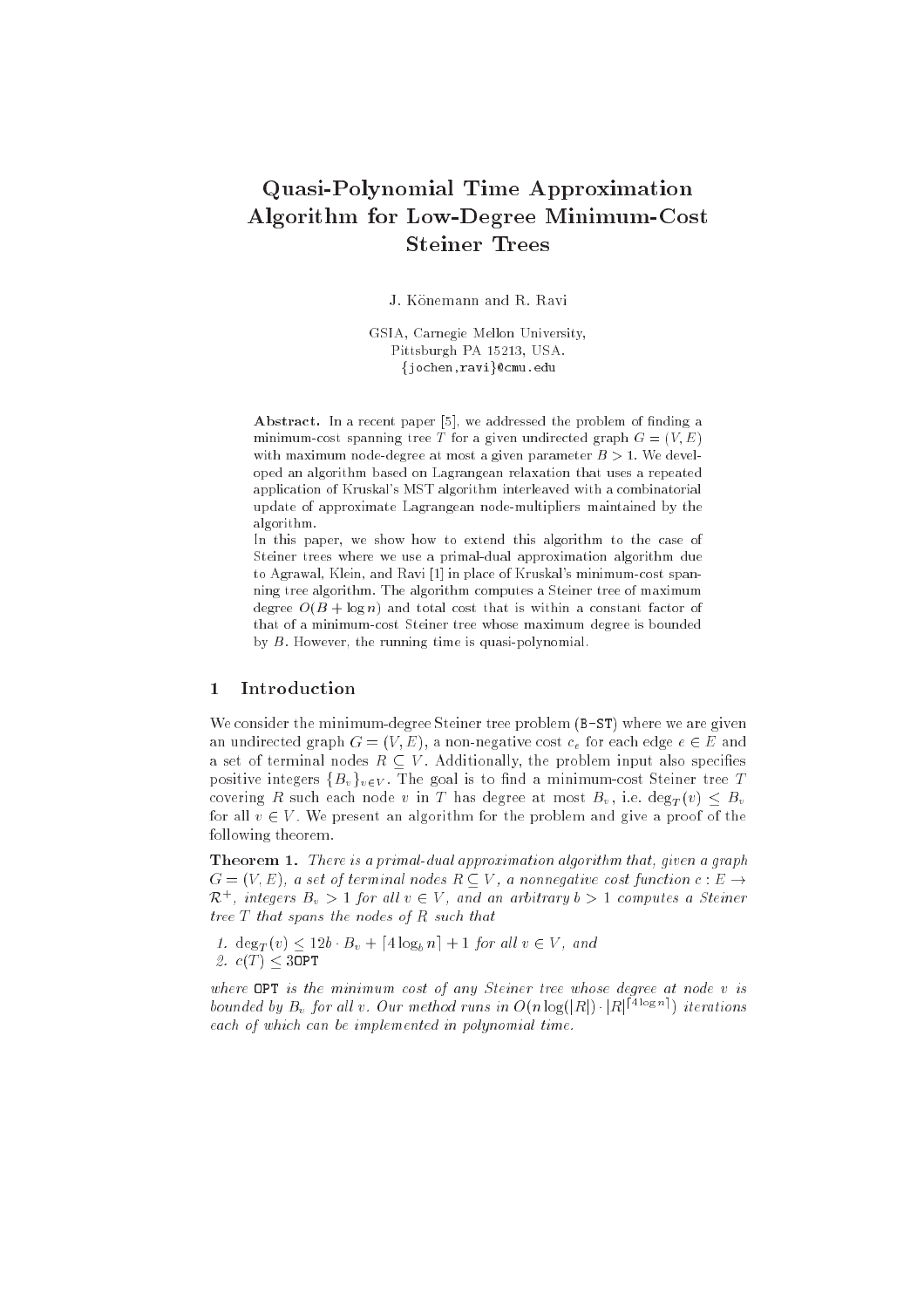The algorithm ombines ideas from the primal-dual algorithm for Steiner trees due to Agrawal et al.  $[1]$  with local search elements from  $[2]$ .

# 2 A linear programming formulation

The following natural integer programming formulation models the problem. Let U = f : d : d = f = { d = { d = { d = { d = { d = { d = { d = { d = { d = { d = { d = { d = { d = { d = { d = { d = { d = { d = { d = { d = { d = { d = { d = { d = { d = { d = { d = { d = { d = { d = { d = { d = { d = { d

$$
\min \sum_{e \in E} c_e x_e \tag{IP}
$$

$$
\text{s.t} \quad x(\delta(U)) \ge 1 \quad \forall U \in \mathcal{U} \tag{1}
$$

$$
x(\delta(v)) \leq B_v \quad \forall v \in V \tag{2}
$$

$$
x\ \mathrm{integer}
$$

The dual of the linear programming relaxation (LP) of (IP) is given by

$$
\max \sum_{U \in \mathcal{U}} y_U - \sum_{v \in V} \lambda_v \cdot B_v \tag{D}
$$

s.t 
$$
\sum_{U:e \in \delta(U)} y_U \le c_e + \lambda_u + \lambda_v \quad \forall e = uv \in E
$$

$$
y, \lambda \ge 0
$$
 (3)

We also let (IP-ST) denote (IP) without constraints of type (2). This is the usual integer programming formulation for the Steiner tree problem. Let the LP relaxation be denoted by (LP-ST) and let its dual be (D-ST).

# 3 An algorithm for the Steiner tree problem

Our algorithm is based upon previous work on the generalized Steiner tree problem by Agrawal et al. [1]. A fairly complete description of their algorithm to ompute an approximate Steiner tree an be found in the extended version of this paper. We refer to the algorithm by AKR.

Before proceeding with the description of an algorithm for minimum-cost degree-bounded Steiner trees, we present an alternate view of Algorithm AKR which simplifies the following developments in this paper.

### 3.1 An alternate view of AKR

Executing AKR on an undirected graph  $G = (V, E)$  with terminal set  $R \subseteq V$ and costs  ${c_e}_{eE}$  is - in a certain sense - equivalent to executing AKR on the orthogen graph H with vertex set R with vertex set and the set R with R with  $\sim$ equal to the minimum cost of any  $u, v$ -path in  $G$ .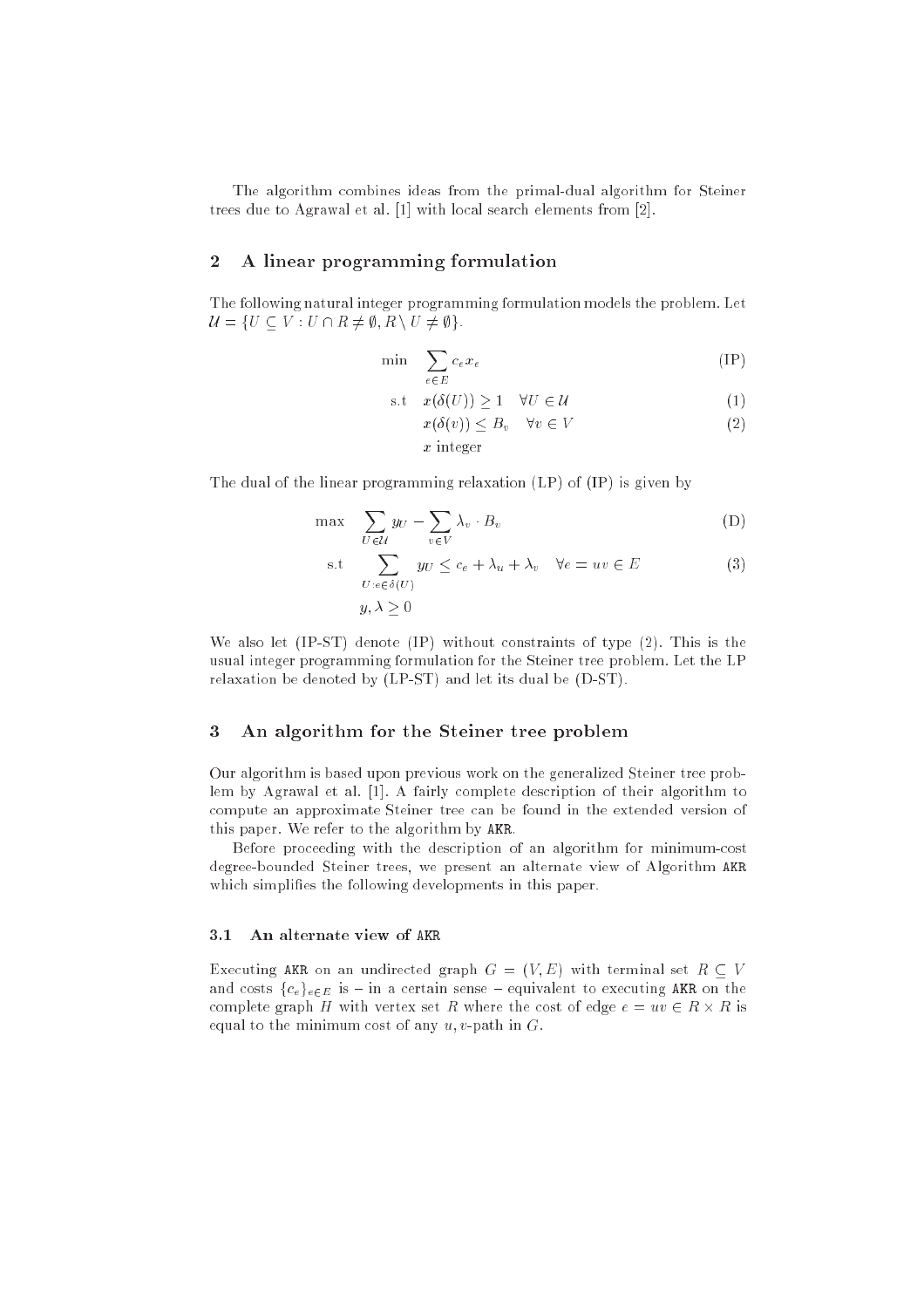Let  $\mathcal{P}_{S,T}$  denote the set of s, t-Steiner paths for all  $s \in R \cap S$  and  $t \in R \cap T$ . For an  $s, t$ -Steiner path  $P$ , we define

$$
c^{\lambda}(P) = c(P) + \lambda_s + \lambda_t + 2 \cdot \sum_{v \in \text{int}(P)} \lambda_v
$$

and finally, let

$$
\operatorname{dist}_{c^{\lambda}}(S,T) = \min_{P \in \mathcal{P}_{S,T}} c^{\lambda}(P)
$$

be the minimum  $c$  -cost for any  $S/I$ -Steiner path. We now work with the following dual:

$$
\max \sum_{U \subset R} y_U - \sum_{v \in V} \lambda_v \cdot B_v \tag{D2}
$$

s.t 
$$
\sum_{U \subset R, s \in U, t \notin U} y_U \le c^{\lambda}(P) \quad \forall s, t \in R, P \in \mathcal{P}_{s,t} \in E
$$

$$
y, \lambda > 0
$$
 (4)

Let H be a complete graph on vertex set R. We let the length of edge  $(s, t) \in$  $E[H]$  be dist<sub>c</sub> (s, t). Running AKR on input graph H with length function dist<sub>c</sub> yields a tree in  $H$  that corresponds to a Steiner tree spanning the nodes of  $R$ in  $G$  in a natural way. We also obtain a feasible dual solution for  $(D2)$ . The following lemma shows that (D) and (D2) are equivalent (the proof is deferred to the extended version of this paper).

**Lemma 1.** (D) and (D2) are equivalent.

# 4 An algorithm for the B-ST problem

In this section, we propose a modification of AKR in order to compute a feasible degree-bounded Steiner tree of low total 
ost. We start by giving a rough overview over our algorithm.

#### 4.1 Algorithm: Overview

We define the normalized degree  $\texttt{ndeg}_T(v)$  of a node v in a Steiner tree T as

$$
\mathbf{ndeg}_T(v) = \max\{0, \deg_T(v) - \beta_v \cdot B_v\} \tag{5}
$$

where  $\{\beta_v\}_{v\in V}$  are parameters to be defined later.

Algorithm  $\texttt{B-DI}$  goes through a sequence of Steiner trees  $E^{\top}, \ldots, E^{\top}$  and associated pairs of primal (infeasible) and dual feasible solutions  $x^*$  ,  $(y^*, \lambda^*)$  for  $0 \leq i \leq t$ . The goal is to reduce the maximum normalized degree of at least one node in <sup>V</sup> in the transition from one Steiner tree to the next.

In the  $i^{\ldots}$  refation our algorithm passes through two main steps: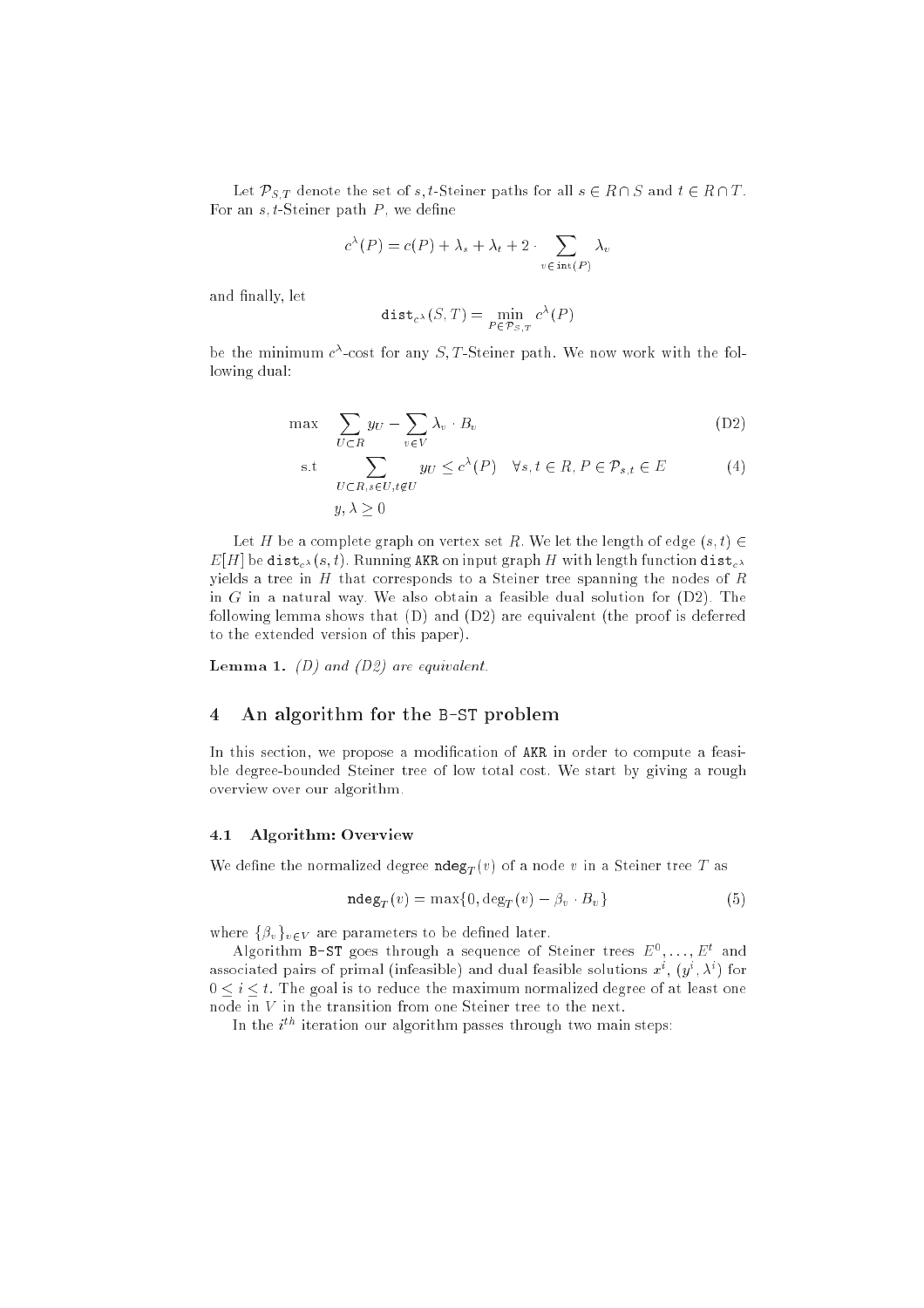Compute Steiner tree. Compute an approximate Steiner tree spanning the nodes of R for our graph  $G = (V, E)$  using a modified version of AKR. Roughly speaking, this algorithm implicitly assumes a cost function  $\tilde{c}$  that satisfies

$$
c(P) \le \tilde{c}(P) \le c^{\lambda^*}(P) \tag{6}
$$

for all Steiner paths <sup>P</sup> .

When the algorithm finishes, we obtain a primal solution  $x^+$  together with a corresponding dual solution  $y$  . In the following we use  $P^+$  to denote the set of paths used by AKR to 
onne
t the terminals in iteration i.

induce that using the cost function  $c$  that satisfies (0) ensures that  $(y^\ast, \lambda^\ast)$  is a feasible solution for  $(D2)$ . The primal solution  $x<sup>i</sup>$  may induce high normalized degree at some of the vertices of  $V$  and hence may not be feasible for  $(IP)$ .

Update node multipliers. The main goal here is to update the node multiphers A such that another run of AKR yields a tree in which the normalized degree of at least one node decreases. Specifically, we continue running our algorithm as long as the maximum normalized node-degree induced by  $x^\downarrow$  is at least  $2 \log_b n$  where  $b > 1$  is a positive constant to be specified later.

Let  $\Delta^*$  be the maximum normalized degree of any node in the tree induced by x: The algorithm then picks a threshold  $a^r \geq \Delta^r = |4 \log_b n| + 2$ . Subsequently we raise the  $\lambda$  values of all nodes that have normalized degree at least  $a^* - z$  in the tree induced by x by some  $\epsilon^* > 0$ . We also implicitly increase the  $\tilde{c}$  cost of two sets of Steiner paths:

- 1. those paths  $P \in \mathcal{P}^*$  that contain nodes of degree at least  $a^*$  and
- 2. those paths  $P \not\vdash P$  that contain nodes of degree at least  $d^* = 2$ .

We denote to the set of all such paths by  $\mathcal{L}$ .

Rerunning AKR replaces at least one Steiner path whose  $\tilde{c}$ -cost increased with a Steiner path whose length stayed the same. In other words, a path that touches a node of normalized degree at least  $a^+$  is replaced by some other path that has only nodes of normalized degree less than  $d^{i} - 2$ .

Throughout the algorithm we will maintain that the cost of the current tree induced by  $x^+$  is within a constant factor of the dual objective function value induced by  $(y^*, \lambda^*)$ . By weak duality, this ensures that the cost of our tree is within a constant times the cost of any Steiner tree that satisfies the individual degree bounds. However, we are only able to argue that the number of iterations is quasi-polynomial.

In the following, we will give a detailed description of the algorithm. In particular, we elaborate on the choice of  $\epsilon^*$  and  $a^*$  in the node-multiplier update and on the modification to AKR that we have alluded to in the previous intuitive des
ription.

### 4.2 Algorithm: A detailed top-level des
ription

We first present the pseudo-code of our B-ST-algorithm. In the description of the algorithm we use the abbreviation  $\texttt{naeg}(v)$  in place of  $\texttt{naeg}_{E^i}(v)$  for the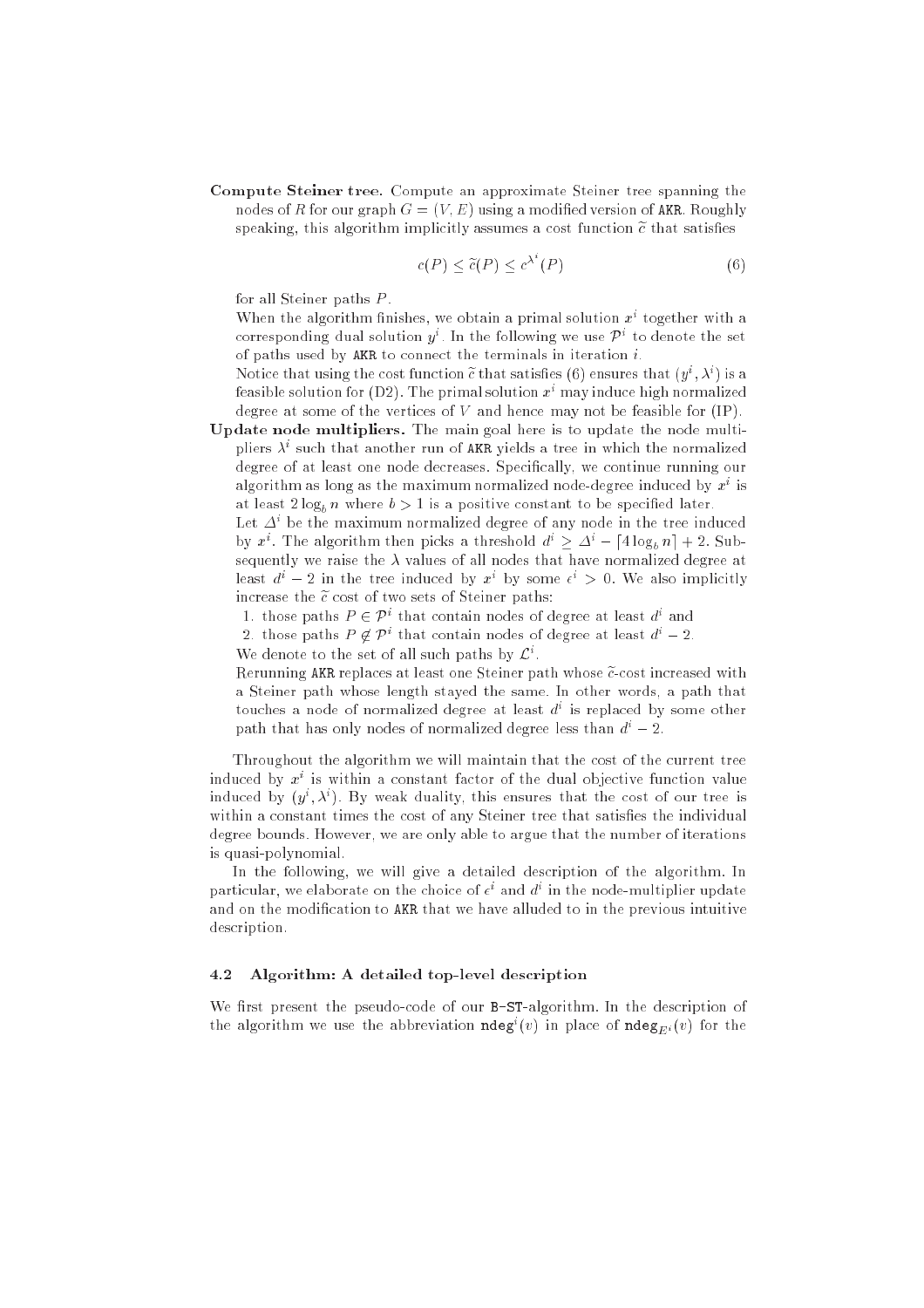normalized degree of vertex  $v$  in the Steiner tree  $E$  . We also let  $\varDelta^*$  denote the maximum normalized degree of any vertex in  $E^+$ , i.e.

$$
\Delta^i = \max_{v \in R} \mathrm{ndeg}^i(v).
$$

Furthermore, we adopt the notation of  $[2]$  and let

$$
S_d^i = \{v \in V \,:\, \mathtt{ndeg}^i(v) \geq d\}
$$

be the set of all nodes whose normalized degrees are at least  $a$  in the  $i^{...}$  solution. The following lemma is proved easily by contradiction

**Lemma 2.** Inere is a  $a^r \in \{\Delta^r - |4\log_b n| + 2, \ldots, \Delta^r\}$  such that

$$
\sum_{v \in S_{d^i-2}^i} B_v \le b \cdot \sum_{v \in S_{d^i}^i} B_v
$$

for a given constant  $b > 1$ .

The low expansion of  $S_{d^i-2}$  turns out to be crucial in the analysis of the performan
e guarantee of our algorithm.

Finally, we let mod-AKR denote a call to the modified version of the Steiner tree algorithm AKR. Algorithm 1 has the pseudo 
ode for our method.

Algorithm 1 An algorithm to compute an approximate minimum-cost degreebounded Steiner tree.

1: Given: primal feasible solution  $x^*, F^*$  to (LP-S1) and dual feasible solution  $y^*$  to  $(D-ST)$ 2:  $\lambda_v \leftarrow 0, \forall v \in V$ 3:  $i \leftarrow 0$ 4: while  $\Delta^* > 4 \log_b n$  do 5: Choose  $d^i \geq \Delta^i - \left[4\log_b n\right] + 2$  s.t.  $\sum_{v \in S^i_{d^i-2}} B_v \leq b \cdot \sum_{v \in S^i_{d^i}} B_v$ 6: Choose  $\epsilon^i > 0$  and identify swap pair  $\langle P^i, P^i \rangle$ .<br>7:  $\lambda_v^{i+1} \leftarrow \lambda_v^i + \epsilon^i$  if  $v \in S_{di-2}^i$  and  $\lambda_v^{i+1} \leftarrow \lambda_v^i$  otherwise 8:  $u^{i+1} \leftarrow \text{mod-AKR}(\mathcal{P}^i, \epsilon^i, u^i, (P^i, P^i))$ 9:  $\mathcal{P}^{i+1} \leftarrow \mathcal{P}^i \setminus \{P^i\} \cup \{P^i\}$ 10:  $i \leftarrow i + 1$ 11: end while

 $\mathfrak{so}$  tep  $\mathfrak o$  of Algorithm 1 maes the details of choosing an appropriate  $\epsilon$  . We ienguien all Steiner paths in  $\mathcal{L}$  . Our choice of  $\epsilon$  will ensure that there exists at least one point in time during the execution of a slightly modified version of AKR in step 8 at which we now have the choice to connect two moats using paths  $P<sup>i</sup>$ and P, respectively. We show that there is a way to pick  $\epsilon^i$  such that

$$
P^i \cap S_{d^i}^i \neq \emptyset \text{ and } \overline{P}^i \cap S_{d^i-2}^i = \emptyset.
$$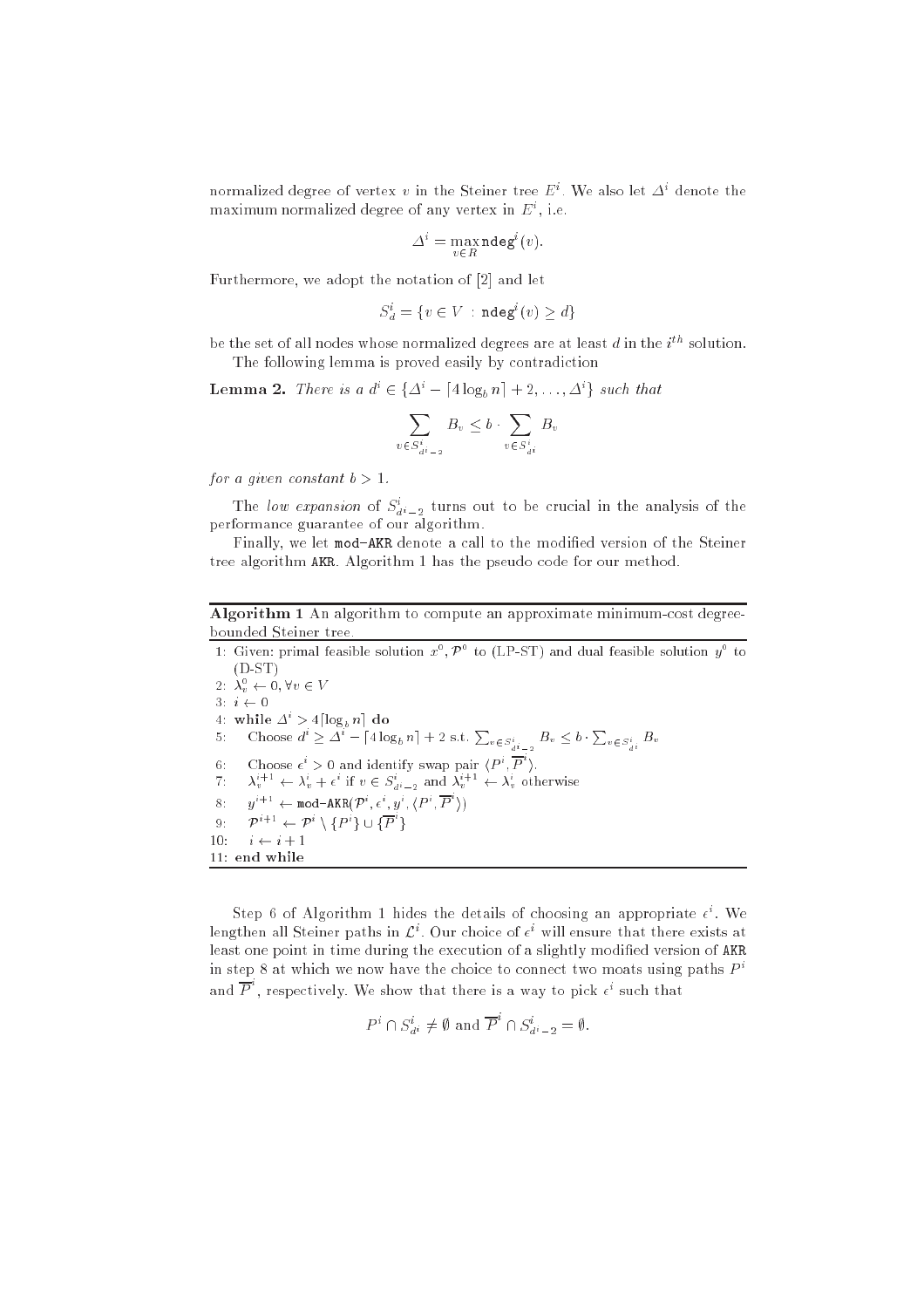We now break ties such that P is chosen instead of  $P<sup>i</sup>$  and hence, we end up with a new steiner tree  $E^+$ .

In mod-AKR, we prohibit including alternate paths that contain nodes from  $S_{d^i-2}$  and argue that the dual load that such a non-tree path  $P$  sees does not go up by more than  $\epsilon$  . Hence, we preserve qual feasibility.

We first present the details of Algorithm mod-AKR and discuss now to find  $\epsilon^*$ afterwards.

#### 4.3 Algorithm: mod-AKR

Throughout this se
tion and the des
ription of mod-AKR we work with the modified dual (D2) as discussed in Section 3.1.

For a  $r_1, r_2$ -Steiner path P we let  $\Lambda_P \subset 2^{**}$  denote all sets  $S \subset \Lambda$  that contain the control of r1; r2  $\in$  and for a dual solution y; we then defined the case of the solution  $l_y(P) = \sum_{S \in R_D} y_s$ . From here it is clear that  $(y, \lambda)$  is a feasible dual solution iff  $l_y(P) \leq c^{\lambda}(P)$  for all Steiner paths P. We use  $l^{i}(P)$  as an abbreviation for  $l_{\mu i}(P)$ .

At all times during the execution of Algorithm 1 we want to maintain dual feasibility, i.e. we maintain

$$
l^i(P) \le c^{\lambda^i}(P) \tag{7}
$$

for all Steiner paths  $P$  and for all  $i$ . Moreover, we want to maintain that for all  $i$ , the cost of any path  $P \in \mathcal{P}^+$  is bounded by the dual load that  $P$  sees. In other words, we want to enfor
e that

$$
c(P) \le l^i(P) \tag{8}
$$

for all  $P \in \mathcal{P}^+$  and for all  $i$ . It is easy to see that both (1) and (8) hold for  $i \equiv 0$ from the properties of AKR.

 $\mathbf{r}$  irst, let  $\mathcal{P}^* = \mathcal{P}_1 \cup \mathcal{P}_2$  be a partition of the set of Steiner paths used to connect the terminal nodes in the  $i^{\,\cdots\,}$  iteration. Here, a path  $P\in {\cal P}^{\,\cdots}$  is added to  $P_1$  in  $P \cap S_d$ ,  $\neq \emptyset$  and we let  $P_2 = P \setminus P_1$ .

mod-AKR lirst constructs an auxiliary graph Gi with vertex set  $R$ . We add an edge (s, t) to G ior each s, t-path  $P \in P \setminus \{P^*\}$ . The edge (s, t) is then assigned a length of  $l_{st}^{+1}$  =  $l^{+}(P)$  +  $\epsilon^{+}$  if  $P \in \mathcal{P}_1^{+}$  and  $l_{st}^{+1}$  =  $l^{+}(P)$  otherwise.

Assume that P is an  $s'$ , t'-path. We then also add an edge connecting s' and t' to  $G^i$  and let its length be the maximum of  $l^i(P)$  and  $c(P)$ . Observe, that since  $\mathcal{P}^i \setminus \{P^i\} \cup \{P^i\}$  is tree,  $G^i$  is a tree as well.

Subsequently, mod-AKR runs AKR on the graph Gi and returns the 
omputed dual solution. We will show that this solution together with  $\lambda^{i+1}$  is feasible for  $(D2)$ . A formal definition of mod-AKR is given in Algorithm 2.

We defer the proof of invariants  $(7)$  and  $(8)$  to the end of the next section.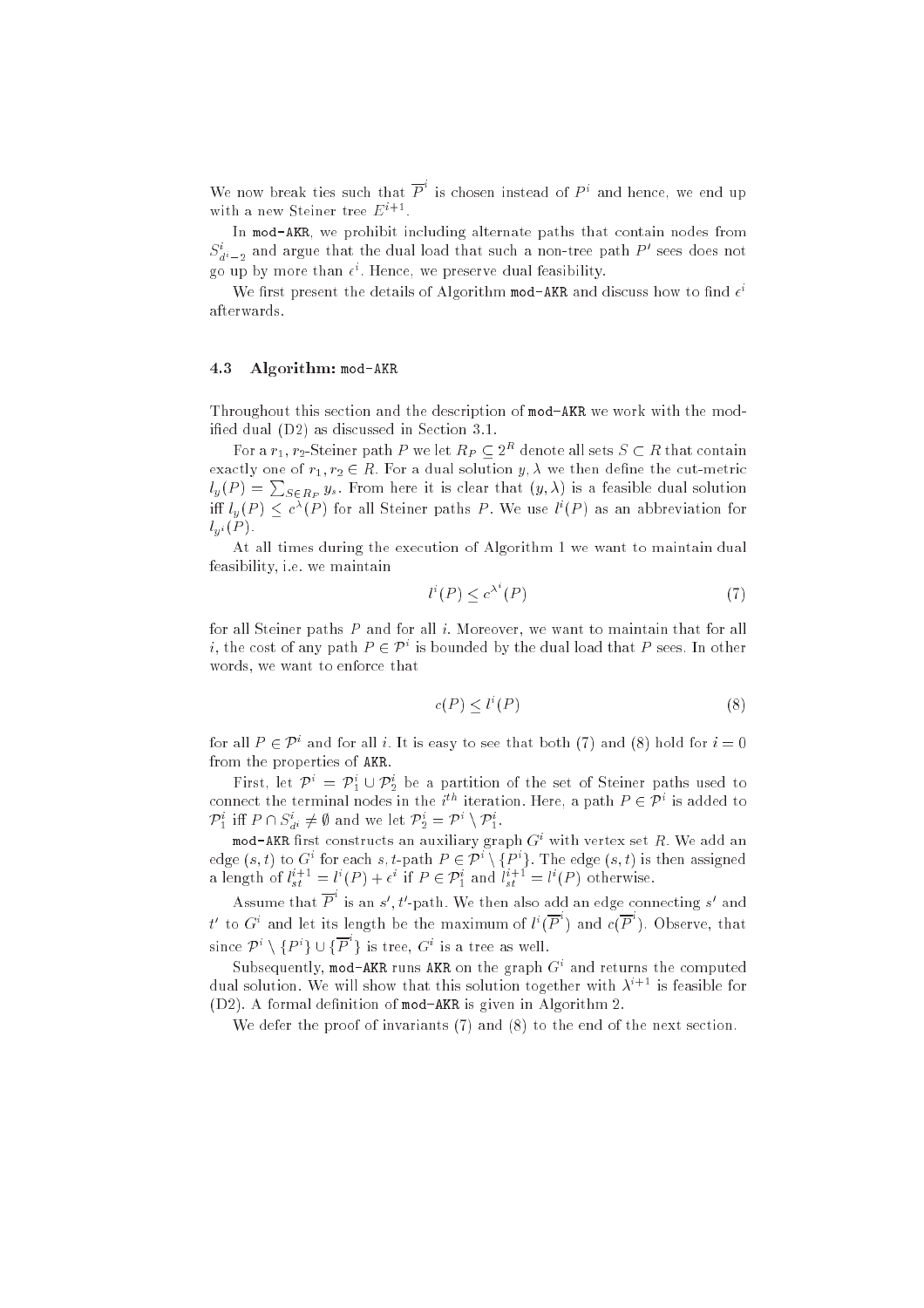Algorithm 2 mod-AKR $(\mathcal{P}^i, \epsilon^i, y^i, (P^i, P^i))$ : A modified version of AKR.

1: Assume  $P$  is an  $s'$ ,  $t'$ -Steiner path 2:  $G^{\dagger} = (K, E^{\dagger})$  where  $E_i = \{(s, t) : \exists s, t - \text{path } P \in P \setminus \{P^r\} \} \cup \{(s, t)\}\$ 3: For all s, t Steiner paths  $P \in \mathcal{P} \setminus \{P\}$ :  $l_{st}$  =  $\int l^{i}(P) + \epsilon^{i}$  :  $P \in \mathcal{P}_{1}^{i}$  $l^{\dagger}$  : otherwise 4:  $l_{s't'}^{\dagger} = \max\{c(P^{\dagger}), l^{\dagger}(P^{\dagger})\}$ 5:  $y^{i+1} \leftarrow \text{AKR}(G^i, l^{i+1})$ 6: return  $u^{i+1}$ 

# 4.4 Algorithm: Choosing  $\epsilon^i$

In this section, we show how to choose  $\epsilon^*$ . Remember that, intuitively, we want to increase the cost of currently used Steiner paths that touch nodes of normalized degree at least  $a^*$ . The idea is to increase the cost of such paths by the smallest possible amount such that other non-tree paths whose length we did not increase an be used at their pla
e. We make this idea more pre
ise in the following.

we first define  $\mathcal{N}^+$  to be the set of connected components of

<sup>2</sup>

$$
G\left[\bigcup_{P\in\mathcal{P}_2^i}P\right].
$$

- 1

Let  $\pi$  be an auxiliary graph that has one node for each set in  $\kappa$  . Moreover,  $\pi$  : contains edge  $(K_0, K_-)$  in there is a  $K_0, K_-$  -Steiner path in the set  $P_1^c$ . It can be seen that each path  $P \in \mathcal{P}_1^+$  corresponds to unique edge in  $H^+$ . It then follows from the fact that  $G[E^i]$  is a tree that  $H^i$  must also be a tree.

For  $K$  ,  $K$   $\in$   $\mathcal{N}$  such that  $(K,K)$  is not an edge of  $H$  , let  $C$  be the unique cycle in  $H^+ + (K^-, K^-)$ , we then use  $P^+ (C^+ )$  to denote the set of Steiner paths from  $P^+$  corresponding to edges on  $\mathbb C$  .

for any two connected components  $K$  ,  $K$   $\in$   $\mathcal{K}^+$  we let

 $\overline{\phantom{a}}$ 

$$
d^{i}(K', K'') = \min_{\substack{P \in \mathcal{P}_{K', K''} \\ P \cap S_{\hat{H}-2}^i = \emptyset}} c(P).
$$
\n(9)

be the cost of the minimum-cost  $K$  . A -Steiner path that *avoids* nodes from  $S_{d^i-2}$ . For a pair of components  $\Lambda$ ,  $\Lambda$   $\in \mathcal{N}$  we denote the path that achieves  $\mathfrak{g}_{\mathfrak{g}}$  above minimum by PKO $\mathfrak{g}_{\mathfrak{g}}$ 

**Definition 1.** We say that a path  $P \notin P^*$  that contains no nodes from  $S_{di-2}$  is  $\epsilon$ -swappable against  $F \in {\mathcal F}_1^+$  in iteration  $i$  if

1.  $F \in \mathcal{F}^1(\mathbb{C})$  where  $\mathbb{C}^1$  is the unique cycle created in  $\Pi^1$  by adding the edge corresponding to  $\overline{P}$ , and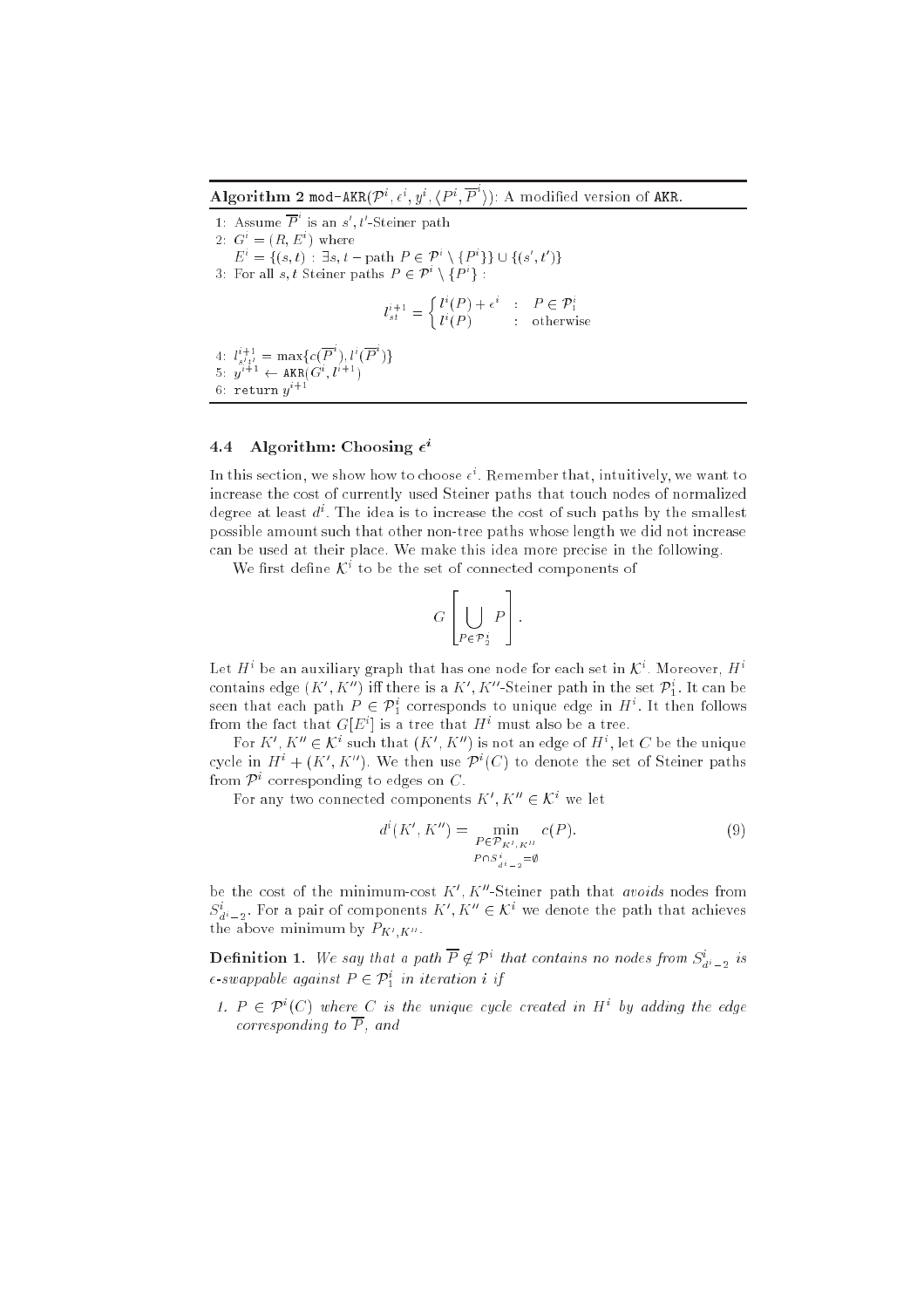$\mathcal{Z}$ .  $c(F) \leq C(F) + \epsilon$ 

We are now looking for the smallest  $\epsilon^*$  such that there exists a withess pair of paths  $\langle P^i, P^i \rangle$  where P is  $\epsilon^i$ -swappable against  $P^i$ .

Formally consider all pairs  $K_+K_- \in \mathcal{K}^+$  such that  $(K_+K_-)$  is not an edge of  $H^+$ . Inserting the edge corresponding to  $F_{K^0|K^0}$  into  $H^+$  creates a unique cycle C. For each such path  $F \in \mathcal{F}^1(\mathbb{C})$ , let  $\epsilon_{K^I, K^II}(F)$  be the smallest non-negative value of  $\epsilon$  such that

$$
d^{i}(K', K'') \le l^{i}(P) + \epsilon. \tag{10}
$$

we then let  $\epsilon_{K',K''} = \min_{P \in \mathcal{P}^i(C)} \epsilon_{K',K''}(P)$  and define

$$
\epsilon^i = \min_{K', K'' \in \mathcal{K}^i} \epsilon^i_{K', K''}.
$$

We let  $\langle P^i, P^i \rangle$  be the pair of Steiner paths that defines  $\epsilon^i$ , i.e. P is a K', K''-Steiner path such that

1. Inserting edge  $(K, K)$  into H creates a cycle U and  $P^+ \in P^+(U)$ , and 2.  $c(P^{\dagger}) < l^{\dagger}(P^{\dagger}) + \epsilon^{\dagger}$ .

We are now in the position to show that (7) and (8) are maintained for our choice of  $(P^i, P^i)$  and  $\epsilon^i$ . The following Lemma whose proof is deferred to the full version of this paper shows that mod-AKR produces a feasible dual solution  $(y^{\alpha+\beta}, \lambda^{\alpha+\beta})$  for  $(D2)$  provided that  $(y^{\alpha}, \lambda^{\beta})$  was dual feasible.

**Lemma 5.** Algorithm  $\mathcal{Z}$  produces a feasible dual solution  $(y^{\alpha_1 + \beta_2 + \gamma_3 + \gamma_4})$  for  $(D\mathcal{Z})$ given that  $(y, x)$  is dual feasible for  $(Dz)$ .

I mis shows (1). It is clear from the choice of  $\epsilon^*$  that we include a Steiner path P into  $\mathcal{P}^{i+1}$  only if  $\ell^{i+1}(P) > c(P)$ . (8) now follows since the dual load on any path is non-de
reasing as we progress.

#### 4.5 Analysis: Performan
e guarantee  $4.5$

In this section we show that the cost of the tree computed by Algorithm 1 is within a constant factor of any Steiner tree satisfying all degree bounds. We ensure this by way of weak duality. In particular, our goal is to prove the inequality

$$
\sum_{P \in \mathcal{P}^i} c(P) \le 3 \sum_{S \subset R} y_S^i - 3 \sum_{v \in V} B_v \cdot \lambda_v^i \tag{11}
$$

for all iterations  $i$  of our algorithm.

First, we observe the following simple consequence of the AKR algorithm.

Lemma 4. Assume that Algorithm 1 terminates after <sup>t</sup> iterations. For iteration  $0 \leq i \leq t$ , let  $t_{\max} = \max_{P \in \mathcal{P}} t_i(r)$ . We then must have

$$
\sum_{P \in \mathcal{P}^i} l^i(P) = 2 \sum_{S \subset R} y_S^i - l_{\text{max}}^i.
$$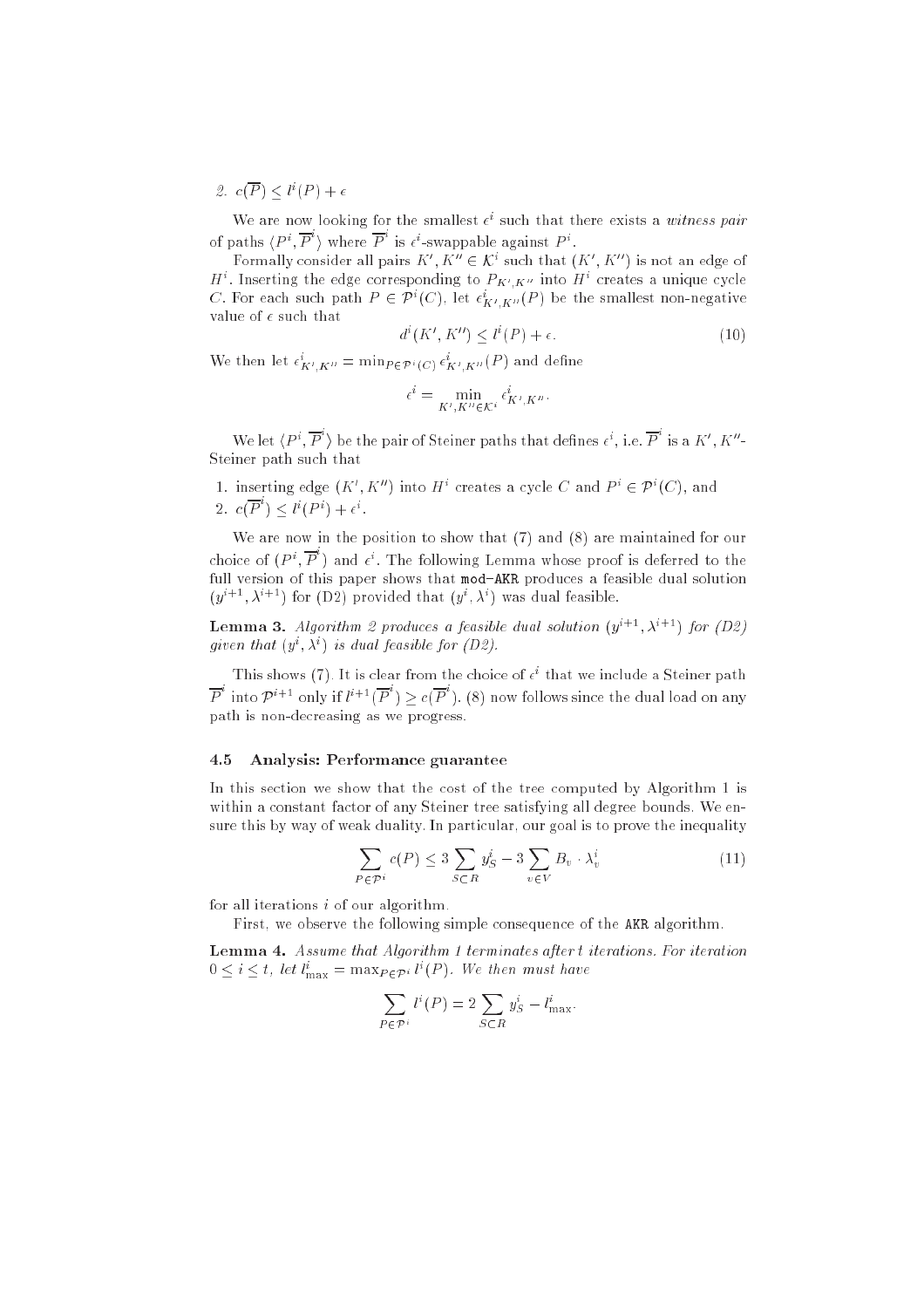*Proof.* Let  $r = |K|$  and let  $P^+ = \{P_1, \ldots, P_{r-1}\}$  be the paths computed by <code>mod-AKR</code> in iteration  $\imath-1.$  Also let  $y^+$  be the corresponding dual solution returned by mod-AKR. W.l.o.g. we may assume that

$$
l^i(P_1^i) \leq \ldots \leq l^i(P_{r-1}^i).
$$

From the AKRalgorithm it is not hard to see that

$$
\sum_{S \subset R} y_S^i = \frac{1}{2} \cdot \sum_{j=1}^{r-1} (l^i(P_j^i) - l^i(P_{j-1}^i)) \cdot (r - j + 1)
$$
\n
$$
= \frac{1}{2} \cdot \sum_{j=1}^{r-1} l^i(P_j^i) \left( (r - j + 1) - (r - j) \right) + \frac{1}{2} l^i(P_{r-1}^i)
$$
\n
$$
= \frac{1}{2} \cdot \sum_{j=1}^{r-1} l^i(P_j^i) + \frac{1}{2} l^i(P_{r-1}^i)
$$
\n(12)

where we define  $\iota^*(\Gamma_0) = 0$ . The fast equality (12) can be restated as

$$
\sum_{P \in \mathcal{P}^i} l^i(P) = 2 \sum_{S \subset R} y_S^i - l_{\text{max}}^i
$$

and that yields the 
orre
tness of the lemma.

We now proceed with proving (11) for all  $1 \leq i \leq t$ . Notice that Lemma 4 together with (8) implies (11) for  $i = 0$ . We concentrate on the case  $i \ge 1$ .

The proof is based on the following invariant that we maintain inductively for all  $0 \leq i \leq t$ :

$$
3 \cdot \sum_{v \in V} B_v \lambda_v^i \le \sum_{S \subset R} y_S^i.
$$
 (Inv)

Since,  $\lambda_v = 0$  for all  $v \in V$  by definition, (finy) holds for  $i = 0$ .

Growing  $\lambda_v^*$  by  $\epsilon^*$  at nodes  $v \in S_{d^i-2}$  decreases the right hand side of (11) by  $3 \cdot \epsilon \cdot \sum_{v \in S^i_{d^i-2}} B_v$ . Still the cost of the Steiner tree  $E^{i+1}$  is potentially higher than the cost of the old tree  $E$  . We must show that the first term on the right handside of (11), i.e.  $3 \cdot \sum_{S \subset R} y_S^i$  grows sufficiently to compensate for the decrease in the second term and the increased Steiner tree cost. In order to show this we need the following technical lemma that lower-bounds the number of paths that contain nodes of degree at least  $a^\ast$  in terms of the number of nodes of normalized degree at least  $d^{i} - 2$ .

**Lemma 5.** In each iteration  $1 \leq i \leq t$  we must have

$$
|\mathcal{P}_1^i| \ge \alpha \cdot \sum_{v \in S_{d^i-2}^i} B_v
$$

for an arbitrary parameter  $\alpha > 0$  by setting  $\beta_v \geq 2\alpha b + 1/B_v$  for all  $v \in V$  in the definition of  $\texttt{ndeg}_T(v)$  in (5).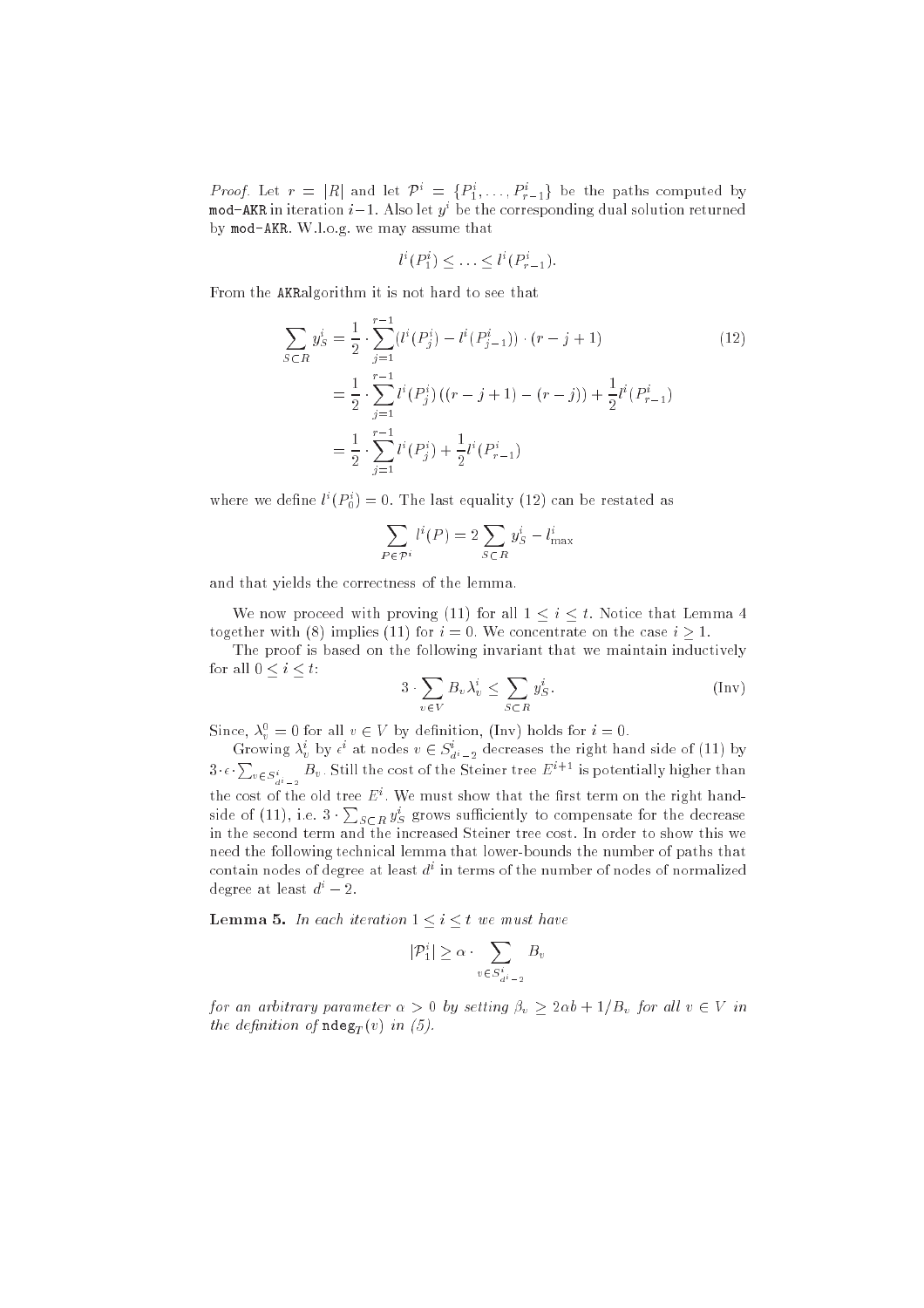

Fig. 1. Figure (1) shows a Steiner tree where circles represent terminals and squares represent Steiner nodes. We assume that there are exa
tly two nodes of high normalized degree:  $s$  and  $t$ . Figure (2) shows the set  $M$  of marked edges in red. Notice that the edge between Steiner nodes  $s$  and  $s$  is not marked since there must be a Steiner path connecting a terminal node  $l$  on the left side and a terminal node  $r$  on the right side. This Steiner path has the form  $\langle P_{ls}, ss, P_{s'r} \rangle$  and  $P_{ls}$  contains node s which has high normalized degree.

Proof. We first define a set of marked edges

$$
M \subseteq \bigcup_{v \in S_{d^i}^i} \delta(v)
$$

and then show that each steller path that contains hodes from  $\mathcal{A}_{di}$  has at most two marked edges. This shows that the 
ardinality of the set of marked edges is at most twice the number of paths in  $\overline{P}_1^1,$  i.e.

$$
|M| \le 2 \cdot |\mathcal{P}_1^i|.\tag{13}
$$

In the second part of the proof we argue that  $M$  is sufficiently large.

 $\mathbf r$  irst, we include all edges that are incluent to terminal nodes from  $S_{di}$  into  $m$  . Secondly, we also mark edges  $uv \in E^+$  that are incluent to non-terminal nodes in  $S_{\tilde{d}^i}$  and that in addition satisfy that there is no Steiner path

$$
P = \langle P_1, uv, P_2 \rangle \in \mathcal{P}^i
$$

such that both  $P_1$  and  $P_2$  contain nodes from  $S_{\vec d^{\,i}}$  .

It is immediately clear from this definition that each Steiner path  $P \in \mathcal{P}^i$ has at most two edges from M.

We now claim that  $M$  contains at least

$$
b\alpha \cdot \sum_{v \in S_{di}^i} B_v \tag{14}
$$

edges. To see this, we let T be the tree on node set  $S_{d^i}$  that is induced by  $E^{\pm}$ : For  $s, t \in S_d$ ; we insert the edge st into T in the unique  $s, t$ -path in E has no<br>other nodes from  $S_d^i$ . We let  $P_e \subseteq E^i$  be the path that corresponds to an edge  $e \in E[T]$ .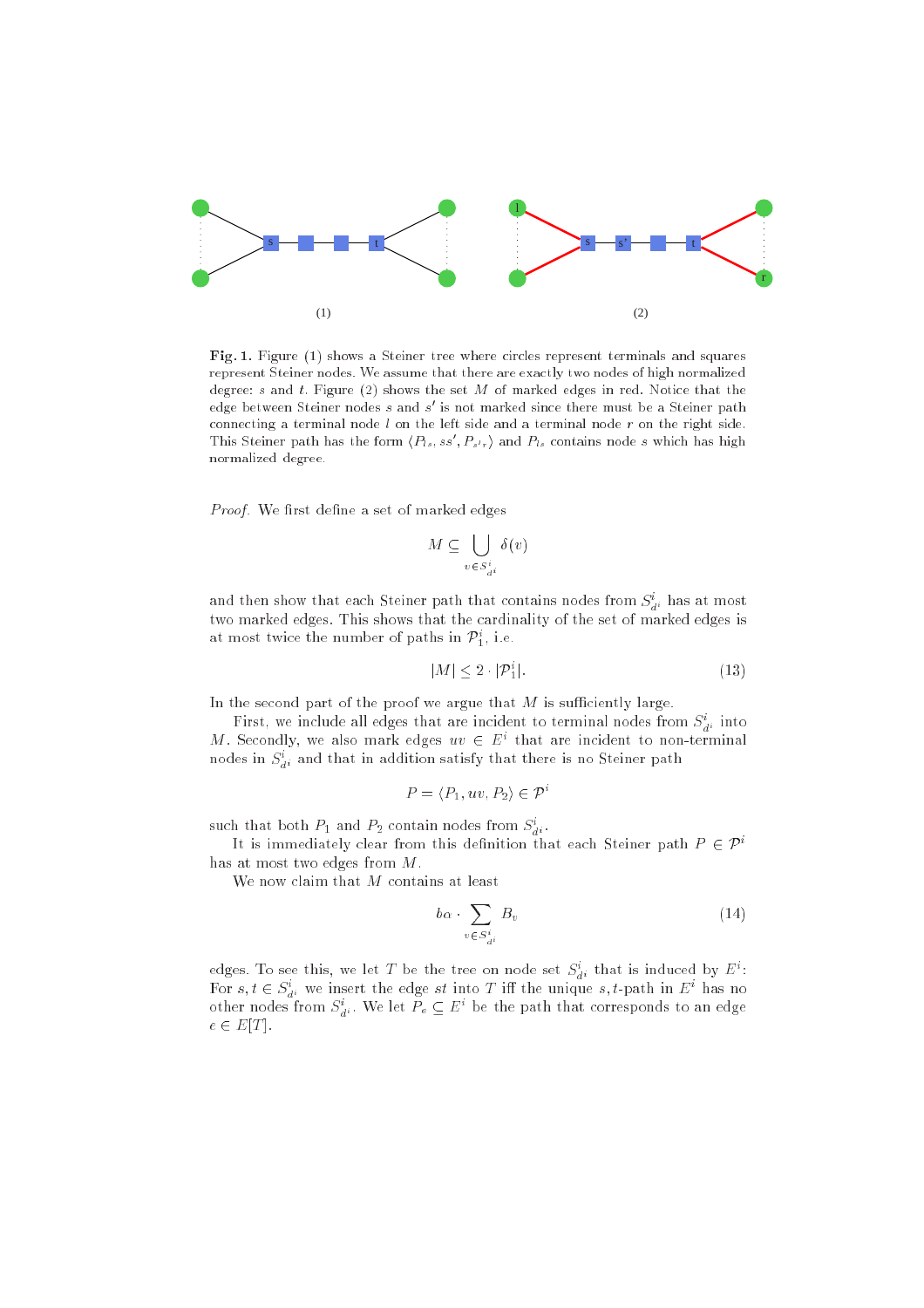Denne  $E_{\tilde{d}^i} \subseteq E^{\perp}$  to be the set of tree edges that are incluent to nodes of normalized degree at least  $a^{\cdot}$ , i.e.

$$
E_{d^i}^i = \bigcup_{v \in S_{d^i}^i} \delta(v).
$$

Now let  $U\subseteq E^+$  be the set of unmarked tree edges that are incluent to nodes of normalized degree at least  $a^*$  , i.e.  $\psi \equiv E_{\hat{d}^i} \setminus M$  .

First observe that, by denition of M, for ea
h unmarked edge <sup>e</sup> <sup>2</sup> <sup>U</sup> there must be an edge  $e^+ \in E|T|$  such that  $e$  is an edge on the path  $P_{e^t}.$  Moreover, for all  $e_t \in E[T]$  there are at most two unmarked edges on the path  $P_{e^t}$ . Since  $I$  has  $|\mathcal{S}_{d^i}| = 1$  edges we obtain

$$
|U| \le 2 \cdot (|S_{d^i}^i| - 1). \tag{15}
$$

each node in  $S_{d^i}$  has at least  $\rho_vB_v+a^*$  edges incluent to it. On the other hand, since  $E^*$  is a tree, at most  $(|S_{di}| - 1)$  of the edges in  $E_{di}^*$  are incluent to exactly two nodes from  $S_{d^i}$  . Hence, we obtain

$$
|E_{d^i}^i| \ge \left(\sum_{v \in S_{d^i}^i} \beta_v B_v + d^i\right) - (|S_{d^i}^i| - 1) = \left(2\alpha b \cdot \sum_{v \in S_{d^i}^i} B_v\right) + d^i \cdot |S_{d^i}^i| + 1 \tag{16}
$$

<sup>1</sup>

where the last equality uses the definition of  $\beta_v$ .

Now observe that  $|M| = |E_{\hat{d}^i}| = |U|$  and hence  $\overline{\phantom{0}}$ 

$$
|M| \ge \left(2\alpha b \cdot \sum_{v \in S_{di}^{i}} B_{v}\right) + |S_{di}^{i}|(d^{i} - 2) - 1.
$$
 (17)

using (15) and (16). Notice that  $d^i > \Delta^i - [4\log_b n] + 2$  and  $\Delta^i > [4\log_b n]$  and hence  $a^2 \geq 3$ . This together with (17) and the fact that  $S_{d^i}$  is non-empty implies

$$
|M| \ge 2\alpha b \cdot \sum_{v \in S_{di}^i} B_v. \tag{18}
$$

Combining (13) and (18) yields  $|\mathcal{P}_1^i| \ge \alpha b \cdot \sum_{v \in S_{d^i}^i} B_v$ . Using the fact that <sup>P</sup>  $v \in S_{d^i-2}^i$   $B_v \leq b \cdot \sum_{v \in S_{d^i}^i} B_v$  finishes the proof of the lemma.

The following claim now presents the essential insight that ultimately yields the validity of (11).

**Lemma 6.** Let  $\alpha$  be as in Lemma 5. We then must have

$$
\sum_{S \subset R} y_S^{i+1} \ge \sum_{S \subset R} y_S^i + \frac{\alpha}{2} \epsilon^i \cdot \sum_{v \in S_{d^i - 2}^i} B_v
$$

for all  $0 \leq i \leq t$ .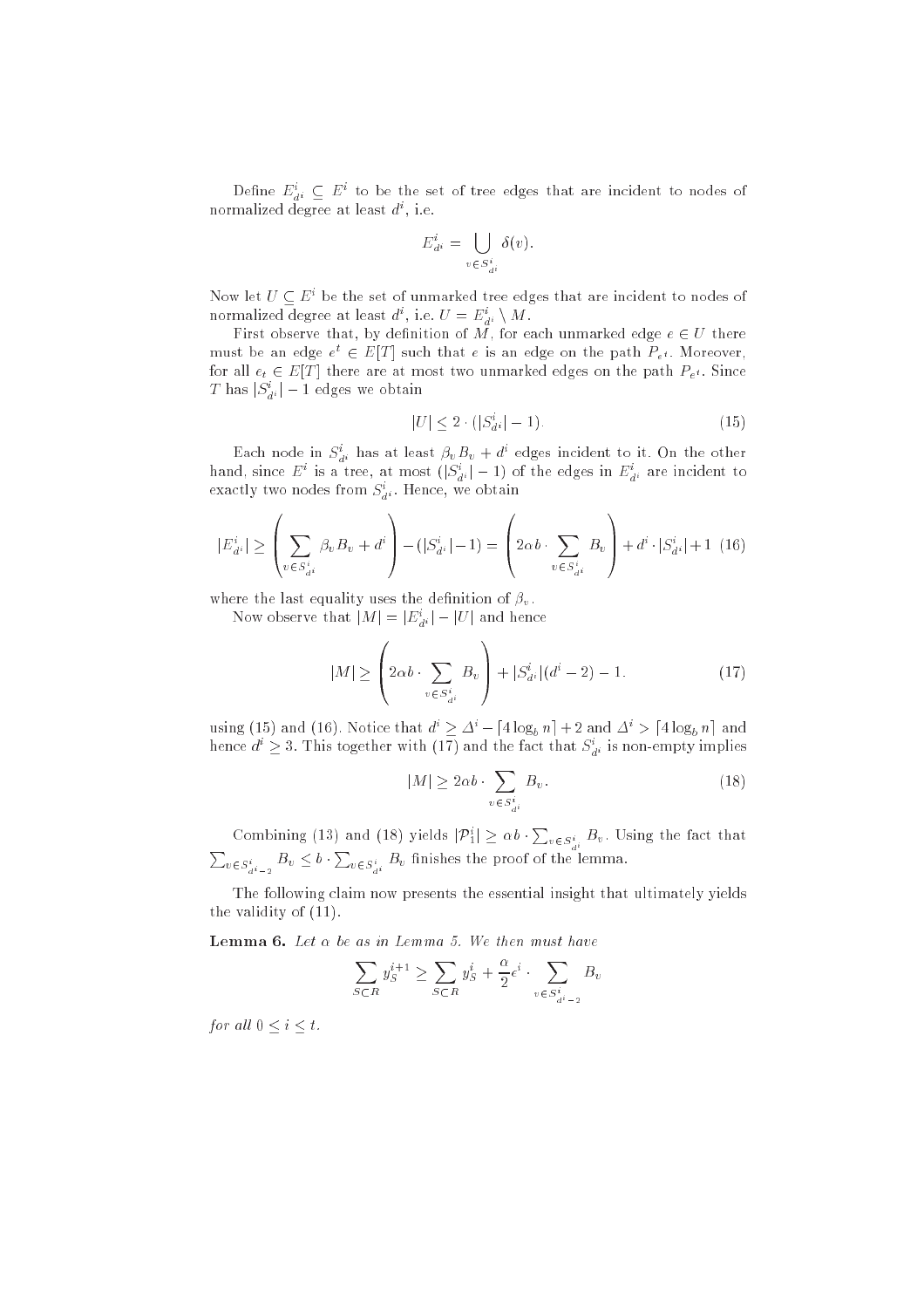*Proof.* We can use (12) to quantify the change in dual in iteration i.

$$
\sum_{S \subset R} (y_S^{i+1} - y_S^i) = \frac{1}{2} \cdot \sum_{j=1}^{r-1} (l^{i+1}(P_j^i) - l^i(P_j^i)) + \frac{1}{2} (l^{i+1}(P_{r-1}^i) - l^{i+1}(P_{r-1}^i))
$$
  

$$
\geq \frac{\epsilon^i}{2} \cdot |\mathcal{P}_1^i|
$$

where the inequality follows from the fact that we increase the length of all paths in  $P_1^*$  by  $\epsilon^*$  and the length of all other paths are non-decreasing as we progress. An appli
ation of Lemma 5 nishes the proof.

As mod-AKR inishes with cut metric  $\iota^{++}$  , we obtain

$$
l^{i+1}(\mathcal{P}^{i+1}) = \sum_{P \in \mathcal{P}^{i+1}} l^{i+1}(P) \le 2 \sum_{S \subset R} y_S^{i+1}
$$
 (19)

from Lemma 4. Observe that the real cost of the Steiner tree  $E^{i+1}$  is much smaller than  $\iota^{++}$  (Pittler). In fact, notice that we have

$$
c(\mathcal{P}^{i+1}) \leq l^{i+1}(\overline{P}^i) + c(\mathcal{P}^i \setminus \{P^i\})
$$
  
 
$$
\leq l^{i+1}(\overline{P}^i) + l^i(\mathcal{P}^i \setminus \{P^i\})
$$
 (20)

where the last inequality follows from  $(8)$ , i.e. the *l*-cost of a Steiner path in  $\mathcal{P}^i$ always dominates its *c*-cost. Also, observe that

$$
l^{i+1}(\mathcal{P}^i \setminus \{P^i\}) = l^i(\mathcal{P}^i \setminus \{P^i\}) + \epsilon^i \cdot |\mathcal{P}_i^1|
$$
  
\n
$$
\geq l^i(\mathcal{P}^i \setminus \{P^i\}) + \alpha \epsilon^i \cdot \sum_{v \in S_{d^i - 2}^i} B_v
$$
\n(21)

using Lemma 5. Combining (19), (20) and (21) yields

$$
c(\mathcal{P}^{i+1}) \leq l^{i+1}(\mathcal{P}^{i+1}) - \alpha \epsilon^i \cdot \sum_{v \in S_{d^i-2}^i} B_v
$$
  

$$
\leq 2 \cdot \sum_{S \subset R} y_S^{i+1} - \alpha \epsilon^i \cdot \sum_{v \in S_{d^i-2}^i} B_v.
$$

We can now add (Inv) to the last inequality and get

$$
c(\mathcal{P}^{i+1}) \leq 3\sum_{S \subset R} y_S^{i+1} - 3 \cdot \sum_{v \in V} B_v \lambda_v^i - \alpha \epsilon^i \cdot \sum_{v \in S_{d^i-2}^i} B_v.
$$

**Finally hotice that**  $\lambda_v^{(1)} = \lambda_v^+ + \epsilon$  if  $v \in S_{d_i-2}$  and  $\lambda_v^{(1)} = \lambda_v^+$  otherwise. Now

$$
c(\mathcal{P}^{i+1}) \leq 3 \sum_{S \subset R} y_S^{i+1} - 3 \cdot \sum_{v \in V} B_v \lambda_v^{i+1}.
$$